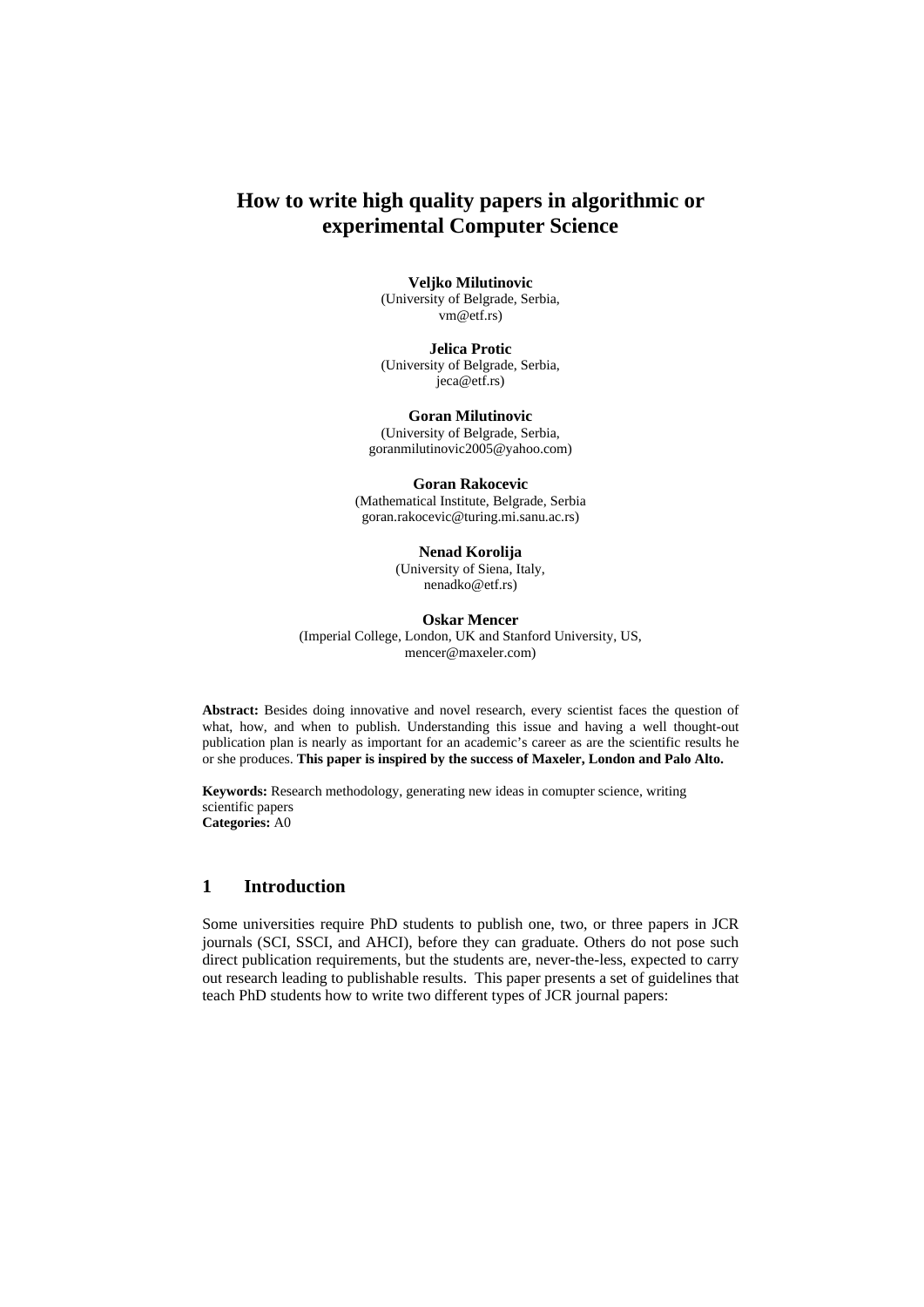- (A) Survey papers,
- (B) Research papers.

The presented research methodology is justified by the following notions [Aspray 2006], [Leopold-Wildburger 2010]:

- (A) One first has to become aware of all existing research concerning the problem as a prerequisite for being able to develop one's own contribution to the field.
- (B) Once a good idea (for a new contribution) is generated, it has to be elaborated, using a scientific method.

The presented approach is related to Computer Science and Computer Engineering, but may be used in other domains as well. The presented approach works especially well for those parts of information science that that are algorithmically oriented.

# **2 Survey Paper**

A survey paper can bring lots of citations, if it is the first one in a newly emerging field, is well written, and is published in a good journal. Consequently, selection of the topic for a survey must satisfy the following requirements:

- a) The field is newly emerging.
- b) Popularity of the field will grow over time.
- c) A critical number of papers with new algorithms/approaches does exist.
- d) A survey paper does not exist (a discussion is given at the end of the paper).
- e) The PhD student worked before in a related scientific field.
- f) The PhD student is enthusiastic about the particular field of the tutorial paper.

After the collected papers with original algorithms/approaches have been read and understood, the next step is to think about appropriate classification criteria. With a binary (or n-ary) criteria, one can create either a tree-like classification or a cubelike classification, as indicated in Figures 1 and 2. The presented cube-like scheme is suitable for cases with 3 classification criteria, but may be adapted for less (by moving to a square-like scheme), or more criteria by moving to a hypercube-like scheme. The latter may prove somewhat difficult for visualization, and should only be used if alternatives fail to capture an important point.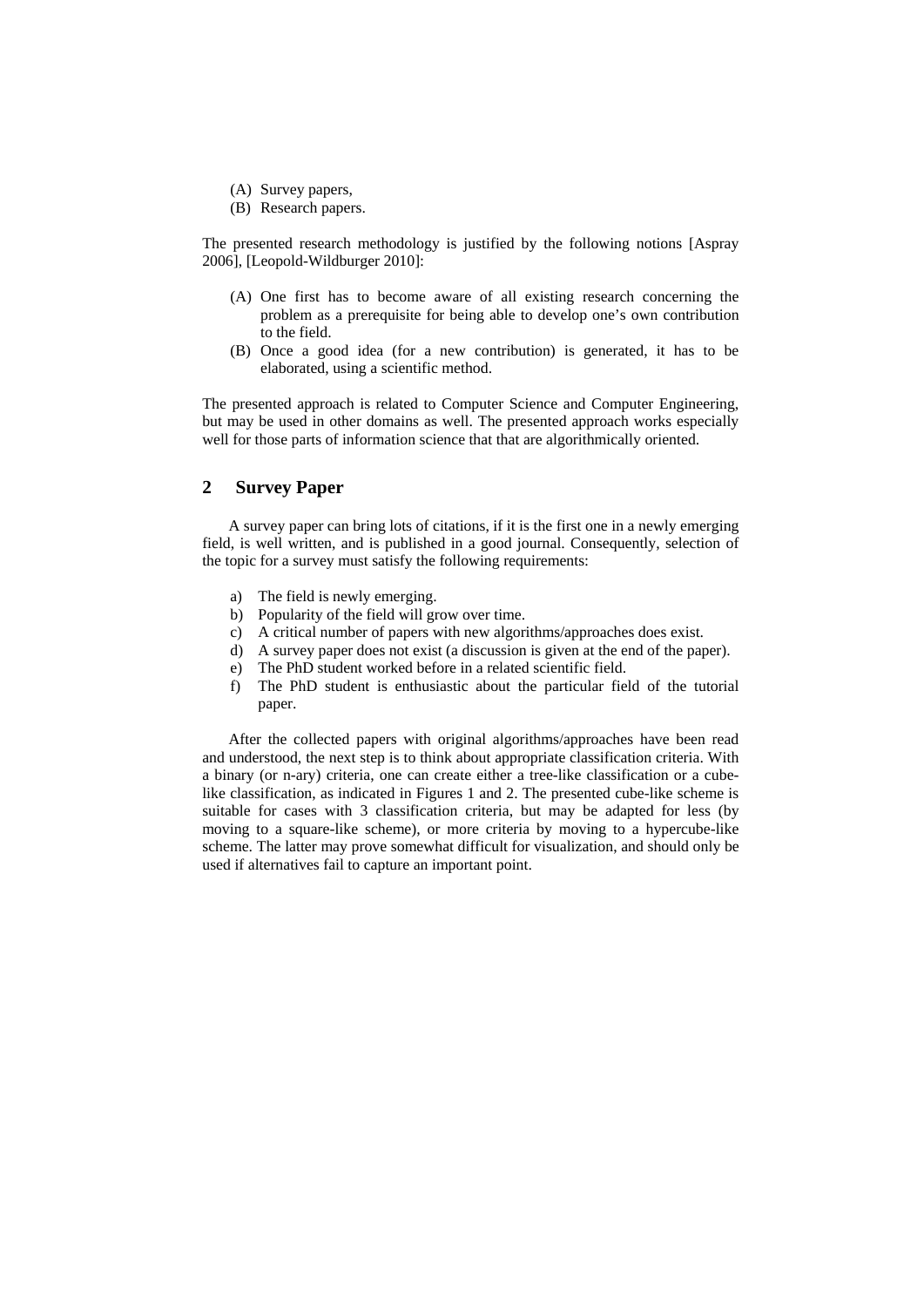

*Figure 1: A tree-like classification: Classes are only at the leaves of the tree.* 



*Figure 2: A cube-like classification: Classes can exist also at points inside the cube, as pointed to by the three arrows.* 

When structuring a survey paper, one can use the template presented next. For short surveys, each template element is a sentence. For long surveys, each template element is a paragraph. For books, each template element can be a page or more (like in [Crouzet 2012]). An example template is:

- a) Seven Ws about the survey example (Who, What, When, Where, Why, for Whom, How).
- b) Essence (it is extremely difficult to give entire essence in only one sentence).
- c) Structure (at this place, one can insert a reference to a figure, like in [Draskovic 2012]).
- d) Some relevant details.
- e) Example (here one can reference a figure that explains an example using a pseudo-code, like in [Draskovic 2012])
- f) Pros and cons.
- g) Author's opinion of this example and its potentials.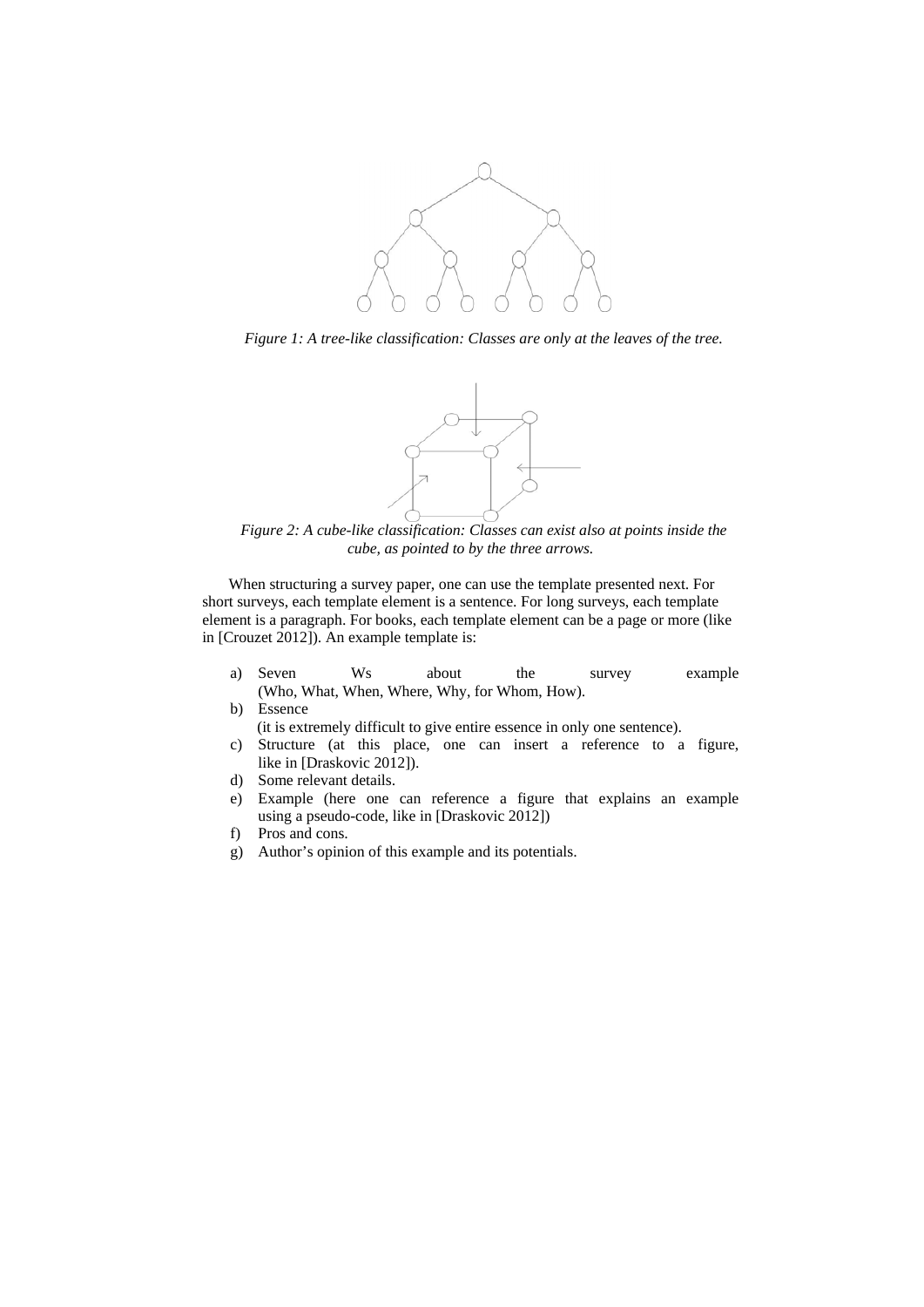# **3 About Generation of New Ideas**

There are a number of ways to inspire creativity: [Doerfler 2008], [Friedman 2010], [Paterson 2001], [Perl 2009]. Here we present a set of methods that can be used by PhD students.

### **3.1 Mendeleyevization: Catalyst versus Accelerator**

If one of the classification classes includes no examples, it first has to be checked why is this is the case. If it is because the technology or the applications are not yet ready for such an approach, one can act in the same way as the famous chemists Mendeleyev: empty positions in any classification are potential avenues leading to new inventions. As indicated in Figure 3, these inventions sometimes need a catalyst, a resource that makes an invention happen. An accelerator is a resource that turns a known, but unrealized idea into a highly valued invention (a number of such examples is given in [Vardi 2011]).



*Figure 3: Catalyst versus Accelerator (Mendeleyevization)*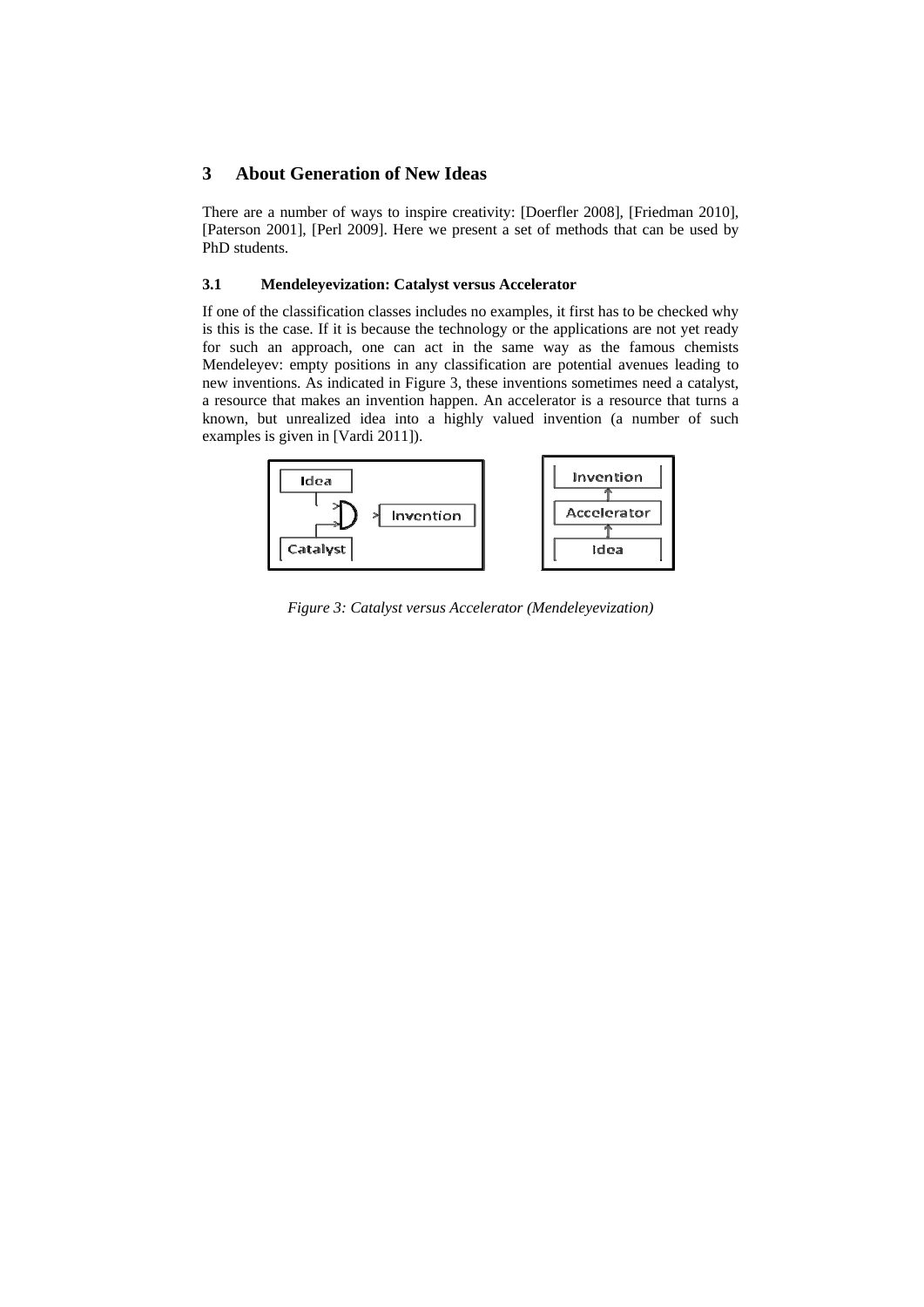### **3.2 Hybridization: Symbiosis versus Synergy**

Sometimes two classification classes can be combined, in order to obtain a hybrid solution (hybridization). Hybrid solutions can be symbiotic (switching from one approach to the other) or synergistic (creating a new approach, which, for each particular solution element takes the better solution element of two different approaches). This is shown in Figure 4. The assumption here is that one solution is better under one set of conditions, and the other solution is better under another set of conditions.



*Figure 4: Symbiosis versus Synergy (Hybridization)* 

# **3.3 Transdisciplinarization: Modifications versus Mutations**

Good ideas are often generated when algorithms, procedures, or ways of thinking, are ported from one field to another (transdisciplinarization). As indicated in Figure 5, for an idea to work better in the new field, either smaller modifications or larger mutations have to be introduced.



*Figure 5: Modification versus Mutation (Transdisciplinarization)* 

## **3.4 Retrajectorization: Reparametrization versus Regranularization**

Sometimes it is simply the best to take a research trajectory different (even opposite) compared to what others take (retrajectorization). The different research trajectory may make sense either due to technology changes, or due to application changes), as indicated in Figure 6. The two alternatives are referred to as a reparametrization and regranularization.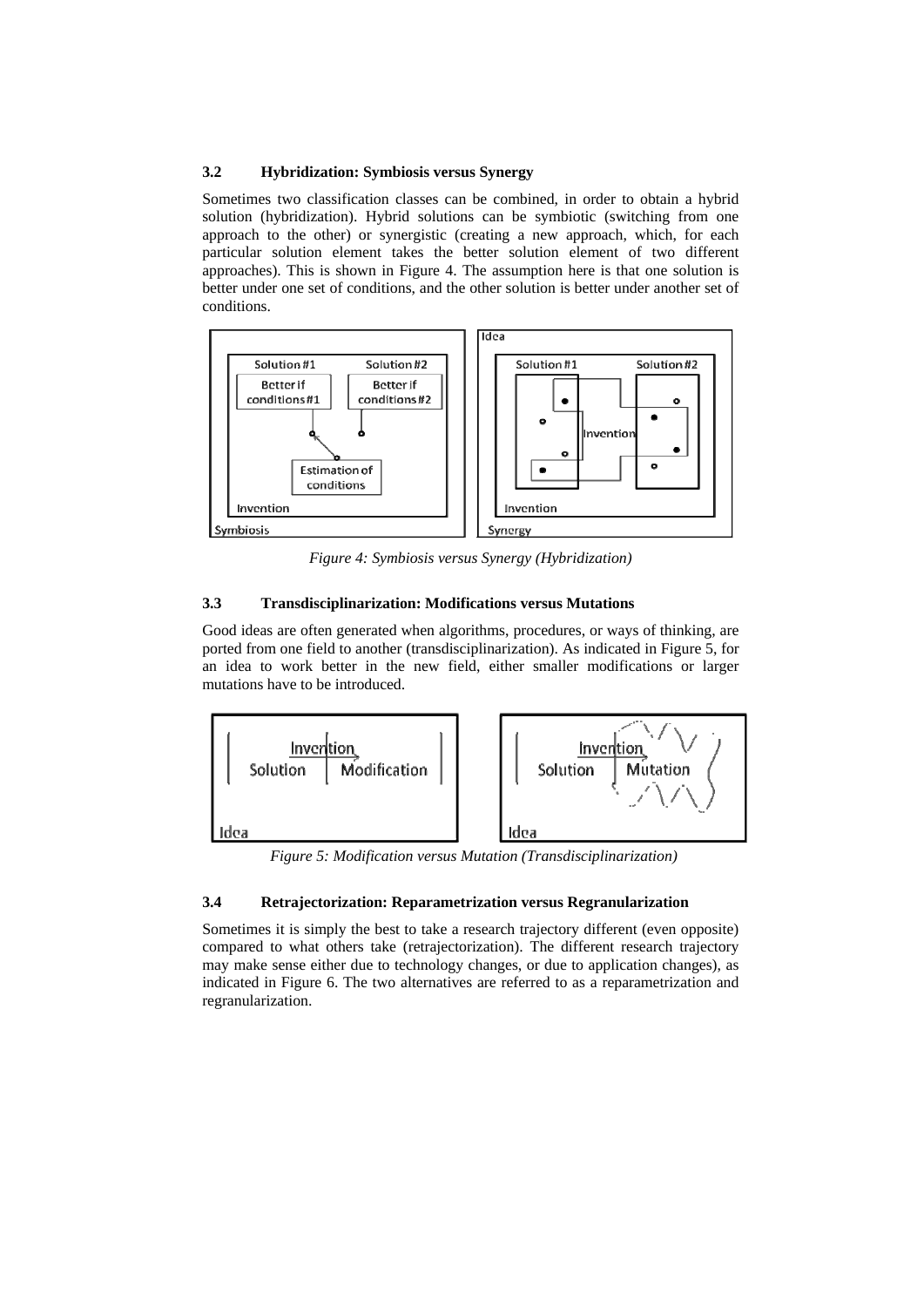

*Figure 6: Re-parameterization versus Re-granularization*

### **3.5 Unorthodoxization: ViewFromAbove versus ViewFromInside**

This category encompasses the approaches that are difficult to classify (Figure 7): Sometimes one sees something that others did not see for decades or centuries (ViewFromAbove) or one gets struck by an idea of a genius with no ground in existing research (ViewFromInside). Popular examples include the contributions of Nobel Laureates Martin Perl [Perl 2009] and Jerome Friedman [Friedman 2010].



*Figure 7: Unorthodoxization (ViewFromAbove versus ViewFromInside)* 

# **4 Research Paper**

The major purpose of the research paper is to describe an innovation and to demonstrate that, under certain conditions, it has a better performance and/or complexity, compared to the best one from the open literature. The major steps in the process are:

- a) To create an invention.
- b) To perform a rigorous analysis, to demonstrate that the invented solution is better in performance, and to show under which condition.
- c) To perform a analysis showing complexity and performance/complexity.

As far as the presentation of the research results, each research paper should contain the following twelve sections:

The major purpose of the research paper is to describe an innovation and to demonstrate that, under certain conditions, it has a better performance and/or complexity, compared to the best one from the open literature. The major steps in the process are: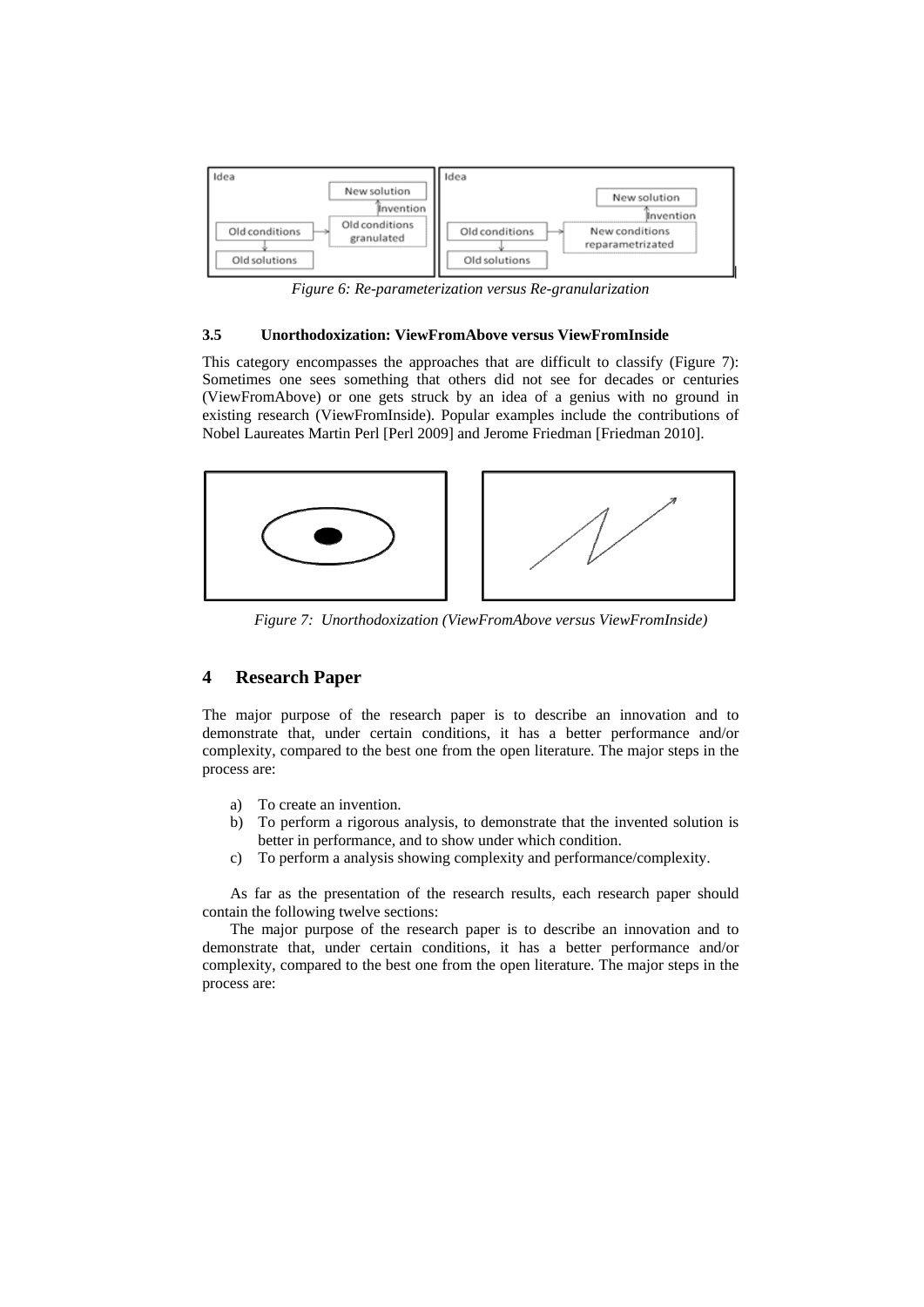- a) To create an invention.
- b) To perform a rigorous analysis, to demonstrate that the invented solution is better in performance, and to show under which condition.
- c) To perform a analysis showing complexity and performance/complexity.

As far as the presentation of the research results, each research paper should contain the following twelve sections:

1) Introduction:

The minimum introductory text should contain the following three paragraphs:

- a) About the general field of this research.
- b) About the specific field of this research.
- c) About the viewpoint of this research, as well as the goals of this research.
- 2) Problem statement:
- The following elements are obligatory:
	- a) Problem definition.
	- b) Why is the problem important.
	- c) Why will the importance of the problem grow over time.
- 3) Existing solutions and their drawbacks, looking from the viewpoint defined in introduction, and having in mind the goals defined in introduction. Elements of this section are:
	- a) A brief classification of the best solution from the open literature.
	- b) Short description of each relevant solution.
	- c) A detailed criticism of each presented solution, especially in the domains in which the proposed solution is expected to be better.
- 4) The proposed solution and its essence, and why is it supposed to be better compared to the best solution from the open literature; elements of this section are:
	- a) Philosophical essence of the proposed solution.
	- b) Why the proposed solution is without drawbacks of existing solution(s).
	- c) What is the best methodology to prove the superiority of the proposed solution, and under what conditions that holds.
- 5) Details:

This section should contain details of the best one among the existing approaches and of the proposed solution. The relevant details should be grouped into categories. For example:

- a) Hardware details.
- b) System software details
- c) Application software details.
- 6) Axioms, conditions, and assumptions of the analysis to follow: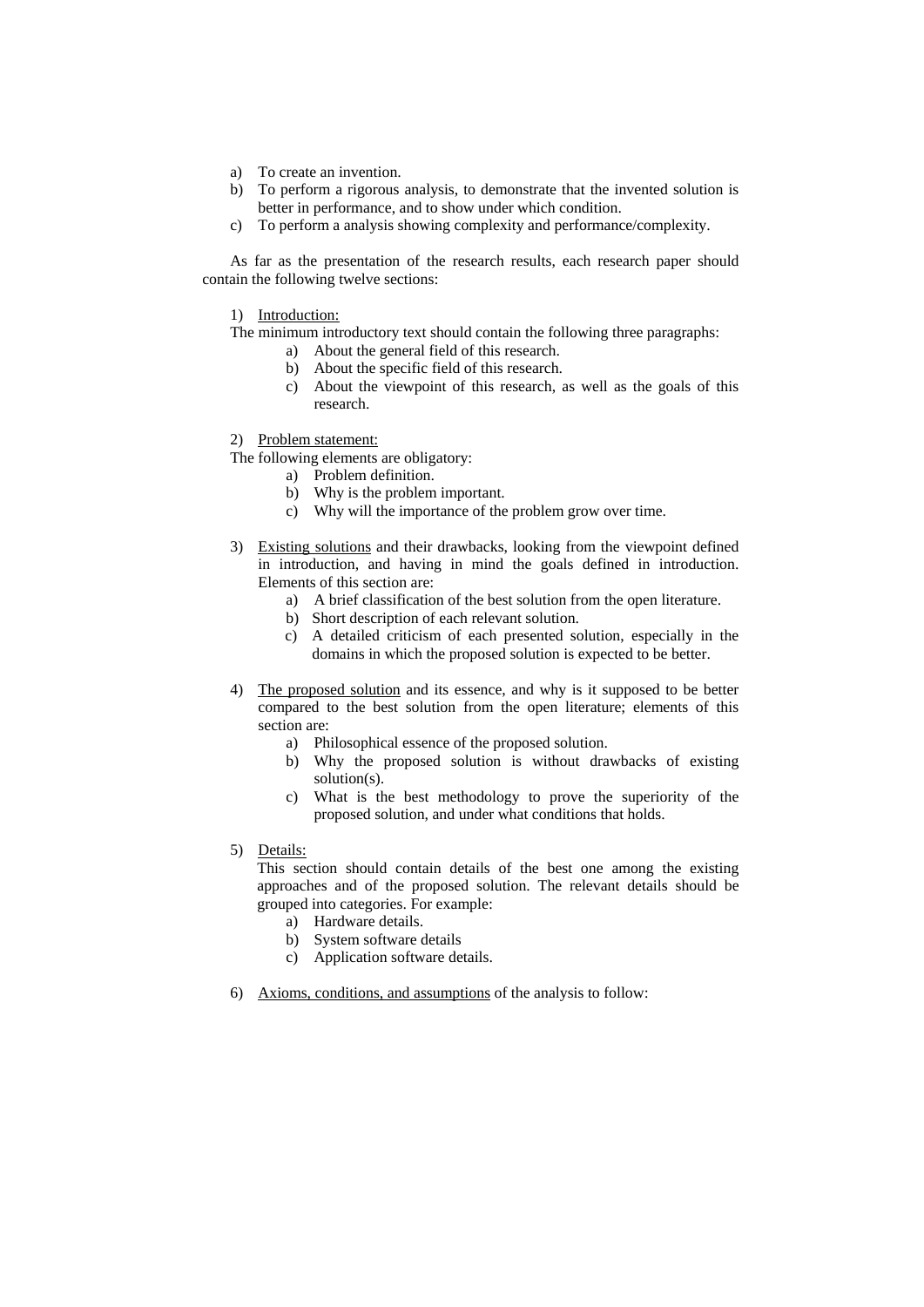- a) Axioms refer to axiomatic standpoints.
- b) Conditions refer to realistic specifiers of the environment.
- c) Assumptions refer to simplifications that make the analysis easier, without jeopardizing on the quality of the final result.
- 7) Mathematical analysis:
	- a) Axioms, conditions, and assumptions are described mathematically.
	- b) Closed or open form formulae are derived for the major performance measures.
	- c) Closed or open form formulae are derived for the major complexity measures.
- 8) Simulation analysis to show performance:
	- a) Simulator, logical structure and user interface are described.
	- b) Simulation experiments are described.
	- c) Simulation results are discussed.
- 9) Implementation analysis to show complexity:
	- a) Implementation strategy is discussed for the chosen technology.
	- b) Implementation details and complexity are presented.
	- c) If a prototype is implemented, show some characteristic measurement.

If a prototype is not implemented, give some implementation guidelines.

- 10) Conclusion:
	- a) Summary of what was done and to what extent are the initial goals achieved.
	- b) To whom is that of benefit.
	- c) Newly open problem for further research.
- 11) Acknowledgments:
	- a) To all those who patiently listened to your ideas and especially to those who volunteered to share with you some of their own ideas for further benefit of your research. Also, it is obligatory to cite the relevant work of all those who volunteered the improvement ideas.
	- b) To all those who helped provide the infrastructure for your research. If this is related to one or more research project, list them.

12) Annotated references:

The references are more useful if listed in groups. Each topic requires different grouping. The grouping that seems most appropriate for this paper includes:

- a) References related to methodology.
- b) References related to examples.
- c) References related to success of past students.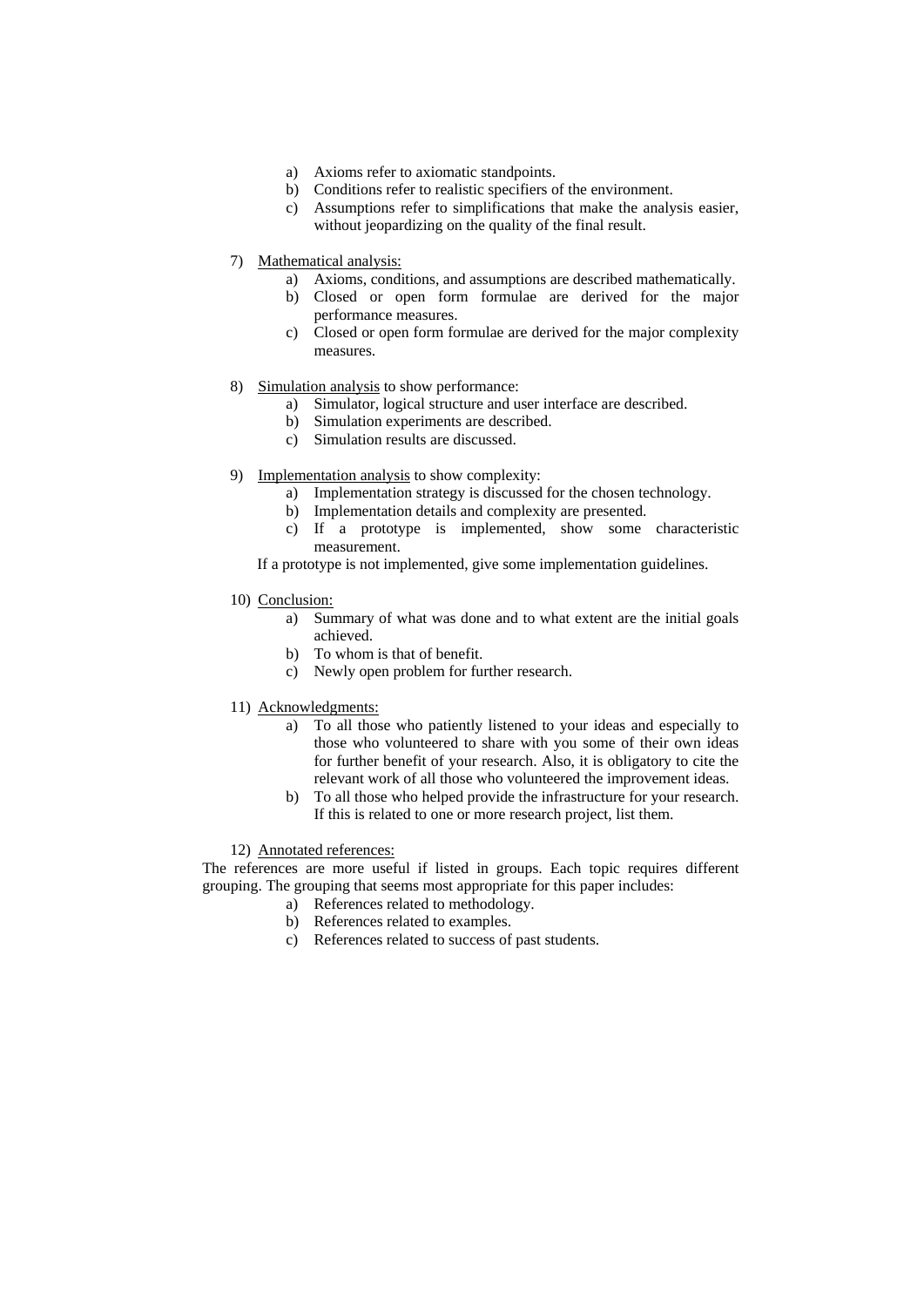#### **5 Analysis of the past**

Finally, we present a short analysis based on a number of papers created following a framework similar to the one described here. The period in which these publications were generated spans over a period of over a decade, and the topic vary.

Figure 8 presents the impact of the existing, prior, surveys upon the citation count of a survey paper. In contrast to what may expected, paper which were not the first survey on a topic generated more citations than the ones who were. The reasons for this may vary, the field may have evolved, leaving room for a better understanding of issues, novel solutions may have been introduced, making the old survey obsolete, etc. Of cores, the presented numbers are by no means statistically significant, nor do we wish to claim that this is a general rule. The discussion is only presented as a demonstration that even with existing surveys, it sometimes well worth to invest the time and effort into a new one.



*FIGURE 8: Impact of the existence of another survey paper. Explanation: This figure gives a result, which was absolutely unexpected. The expectation was that existence of a survey would decrease citations of our survey, but absolutely the opposite happened.* 

Figure 9 sheds gives an example of the numbers of citations generated by survey and research papers, as well as papers that fall in between (papers with an extensive section surveying the field and presenting novel ideas). Again, we do not claim that these numbers present a general rule, but do show that a survey publication may be well worth the effort, especially given the fact that one must obtain a clear view of a field before conducting research. Thus, when entering into research in a domain new to a person (which is, more or less always the case with a starting PhD student), much of the work will be need to be done anyway.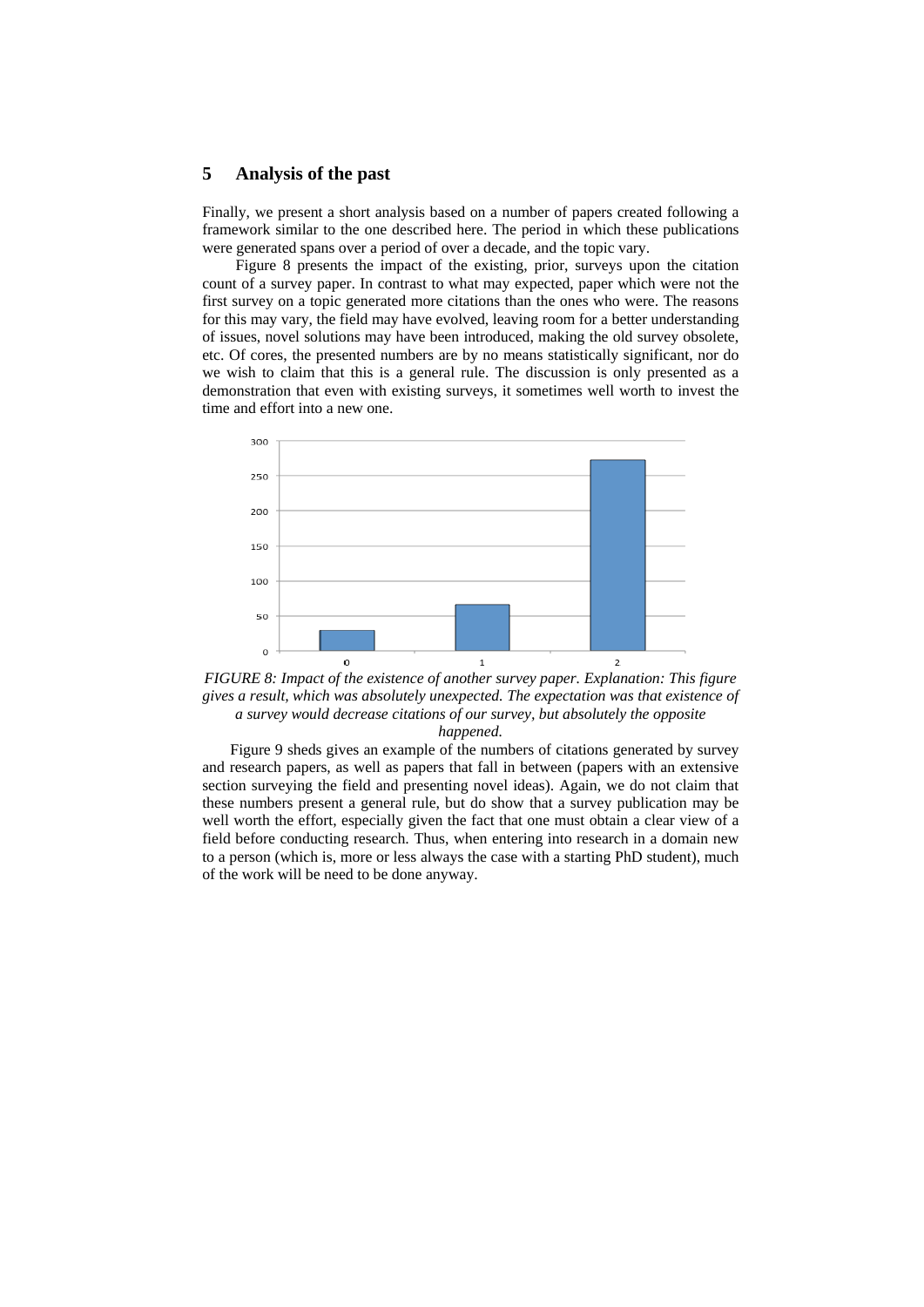

*FIGURE 9: Citation counts Survey vs. Research Explanation: Surveys generate more, unless an extraordinary research paper is generated in a popular field.* 

#### **Acknowledgements**

The concepts presented here were generated during a past DARPA project related to a GaAs RISC microprocessor [Milutinovic 1986]. The authors are especially thankful to professor Michael J. Flynn of the Stanford University.

## **References**

[Aspray 2006] Aspray, W., Mayadas, F., Vardi, M.Y., Zweben, S.: Panel Educational Response to Offshoring. *Proc. 37th ACM Symp. on Computer Science Education*, 2006, pp. 330–331.

[Crouzet 2012] Crouzet Y., and K., Kanoun K., System Dependability - Characterization and Benchmarking, *Advances in Computers*, Volume 84, Edition 1 (2012).

[Doerfler 2010] Dorfler, V. Baracskai, Z., Velencei, J., Understanding Creativity *Transactions on Advanced Research,* Volume 6, Number 2*,* (2010), pp.18-27

[Draskovic 2012] "A Classification of Mutational Approaches to Genetic Search," *IEEE ICIT Conference*, Athens, Greece, March 19-21, 2012.

[Friedman 2010] Friedman, J., Why We Need Basic Research, *Transactions on Advanced Research*, Volume 4, Number 1, (2010), pp.2-6

[Leopold-Wildburger 2010] Leopold-Wildburger, U., Schutze, J., Verfassen und Vortragen, Wissenschaftliche Arbeiten und Vortraege leicht gemacht, Springer Verlag, Wien, 2010.

[Milutinovic 1986] Milutinovic, V., Fura, D., Helbig, W., *An Introduction to GaAs Microprocessor Architecture for VLSI*, IEEE Computer, Volume 19 Issue 3, 1986.